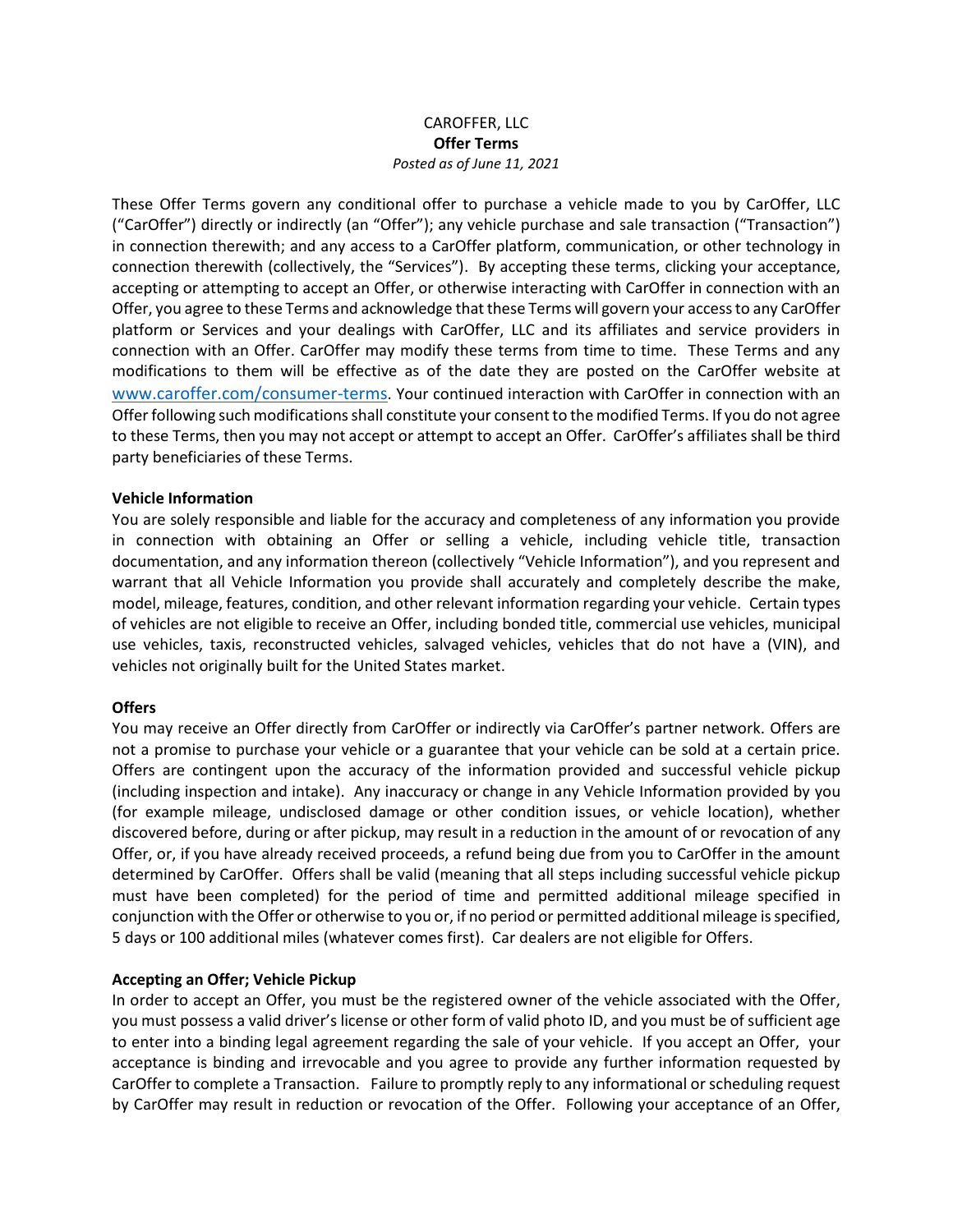CarOffer one of its affiliates or service providers will contact you to arrange pickup and purchase of the vehicle, which pickup shall be conducted by CarOffer or its service provider. At pickup you must deliver your vehicle together with all requested documentation (including all such documentation and information required to transfer clear title to CarOffer, and (if applicable) all individuals listed on title must be present. Your vehicle will be inspected as part of the pickup process to confirm its condition and the accuracy of information provided by you; the amount of your Offer may be reduced as a result of this inspection process. You authorize CarOffer to pay off any lien or other encumbrance on your vehicle (the "Payoff Amount"), which payoff amount shall be deducted from the proceeds delivered to you. CarOffer may cancel your transaction if the Payoff Amount exceeds the amount of the Offer. Vehicle sale proceeds (net of any Payoff Amount) shall be delivered to you by CarOffer following successful intake and pickup of the vehicle, often same day and in most cases within three (3) business days (subject to your selected payment method and payment processing delays outside of CarOffer's control). For avoidance of doubt, any Offer is made by CarOffer (and no other party) and any Transaction in connection with the Services is between you and CarOffer.

# **Your Data**

By accepting an Offer, (i) you acknowledge the [Privacy Policy,](https://www.caroffer.com/hubfs/Documents/CarOffer%20Privacy%20Policy.pdf) (ii) agree that any Vehicle Information or personal information that you provide to CarOffer or its affiliates may be shared with CarOffer's affiliates and/or service providers in connection with a potential Transaction, and (iii) agree that CarOffer, its affiliates, and/or service providers may contact you in connection with a potential Transaction. You represent and warrant that you will delete and remove all personal data and any other sensitive data from your vehicle and your vehicle's systems prior to pick up.

# **Indemnity**

You agree to indemnify and hold CarOffer and its agents and affiliates (the "Indemnitees") harmless from any claim or demand, including reasonable attorneys' fees, made by any third party due to or arising out of (i) your use of the Services, (ii) your violation of these Terms or (iii) your violation of the rights of any third party in connection with the Services.

# **Disclaimer of Warranties**

YOU ACKNOWLEDGE THAT YOU ARE USING THE SERVICES AT YOUR OWN RISK. THE SERVICES ARE PROVIDED "AS IS", "WITH ALL FAULTS" AND ON AN "AS AVAILABLE" BASIS, AND CAROFFER AND ITS INDEMNITEES HEREBY EXPRESSLY DISCLAIM ANY AND ALL REPRESENTATIONS, WARRANTIES, AND GUARANTEES, EXPRESS AND IMPLIED, INCLUDING BUT NOT LIMITED TO ANY WARRANTIES OF ACCURACY, RELIABILITY, TITLE, MERCHANTABILITY, NON-INFRINGEMENT, FITNESS FOR A PARTICULAR PURPOSE OR ANY OTHER WARRANTY, CONDITION, GUARANTEE OR REPRESENTATION, WHETHER ORAL, IN WRITING OR IN ELECTRONIC FORM, INCLUDING BUT NOT LIMITED TO THE ACCURACY OR COMPLETENESS OF ANY CONTENT CONTAINED THEREIN OR PROVIDED BY US OR THE SERVICE. CAROFFER AND OUR INDEMNITEES DO NOT REPRESENT, WARRANT OR GUARANTEE THAT ACCESS TO THE SERVICE AND/OR COMMUNICATIONS OR MESSAGING FROM OR TO CAROFFER OR YOU WILL BE UNINTERRUPTED, TIMELY, OR ERROR FREE, OR THAT THERE WILL BE NO FAILURES, DELAYS, INACCURACIES, ERRORS OR OMISSIONS OR LOSS OF TRANSMITTED CONTENT, OR THAT NO SOFTWARE DISABLING DEVICES, TIME BOMBS, VIRUSES, WORMS, BUGS, OR DEVICES OR DEFECTS OF SIMILAR NATURE WILL BE TRANSMITTED ON OR THROUGH THE SERVICE, AND CAROFFER AND ITS INDEMNITEES WILL NOT BE LIABLE IN THE EVENT OF ANY SUCH OCCURRENCE.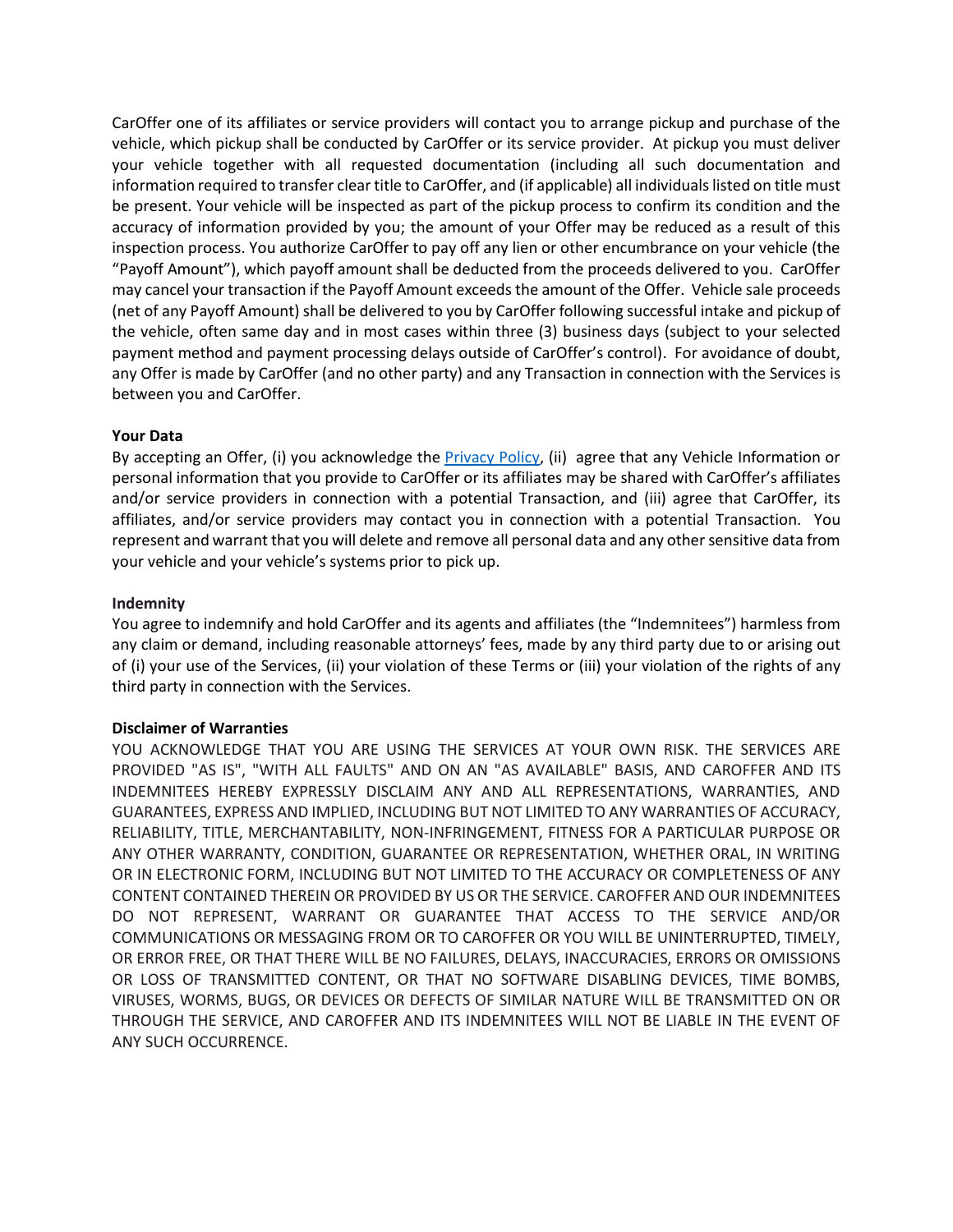#### **Limitation on Liability**

IN NO EVENT WILL CAROFFER OR ITS OFFICERS, MANAGERS, MEMBERS, EMPLOYEES, AGENTS, SUCCESSORS, SUBSIDIARIES, DISTRIBUTORS, AFFILIATES OR THIRD PARTIES PROVIDING INFORMATION IN CONNECTION WTH THE SERVICES, INCLUDING BUT NOT LIMITED TO PHONE AND EMAIL, BE LIABLE TO ANY PERSON OR ENTITY FOR ANY DIRECT, INDIRECT, SPECIAL, INCIDENTAL, PUNITIVE, CONSEQUENTIAL OR EXEMPLARY DAMAGES (INCLUDING, BUT NOT LIMITED TO, DAMAGES FOR LOSS OF PROFITS, LOSS OF DATA OR LOSS OF USE) ARISING OUT OF THE USE OR INABILITY TO USE THE SERVICES OR ANY INFORMATION CONTAINED THEREIN, WHETHER BASED UPON WARRANTY, CONTRACT, TORT, OR OTHERWISE, EVEN IF CAROFFER HAS BEEN ADVISED OF OR SHOULD HAVE KNOWN OF THE POSSIBILITY OF SUCH DAMAGES OR LOSSES.

Because some jurisdictions do not allow the exclusion or limitation of liability for consequential or incidental damages, in such jurisdictions liability is limited to the fullest extent permitted by law. Regardless of the previous paragraphs, if CarOffer is found to be liable, our liability to you or to any third party is limited to the greater of (a) the amount in dispute not to exceed the total amount which you paid to us in the twelve (12) months prior to the action giving rise to the liability or (b) one hundred dollars (\$100).

#### **Legal Disputes**

**PLEASE READ THIS SECTION CAREFULLY. EXCEPT AS THE TERMS OTHERWISE PROVIDE, YOU WAIVE YOUR RIGHTS TO TRY ANY CLAIM IN COURT BEFORE A JUDGE OR JURY AND TO BRING OR PARTICIPATE IN ANY CLASS, COLLECTIVE, OR OTHER REPRESENTATIVE ACTION.**

#### Agreement to Binding Arbitration

**Any dispute, claim or controversy between you and CarOffer, its agents, employees, officers, directors, principals, successors, assigns, subsidiaries or affiliates arising from or relating in any way to: (1) these Terms and their interpretation or the breach, termination or validity thereof, and the relationships which result from these Terms; (2) your use of the Services (collectively, "Covered Disputes") will be resolved by binding arbitration, rather than in court.**

The arbitrator also has the sole authority to and shall address all claims or arguments by both parties **concerning the formation, legality, and enforceability of this arbitration clause, the scope of this clause, and the arbitrability of any claim or issue arising between us.**

There is no judge or jury in arbitration, and court review of an arbitration award is limited. However, an arbitrator can award on an individual basis the same damages and relief as a court (including injunctive and declaratory relief or statutory damages), and must follow the terms of these Terms as a court would.

#### Sole Exceptions to Arbitration

Notwithstanding the foregoing, in lieu of arbitration: (1) either you or CarOffer can bring an individual claim in small claims court in the United States of America consistent with any applicable jurisdictional and monetary limits that may apply, provided that it is brought and maintained as an individual claim; and (2) you agree that you or CarOffer may bring suit in court to enjoin infringement or other misuse of intellectual property rights.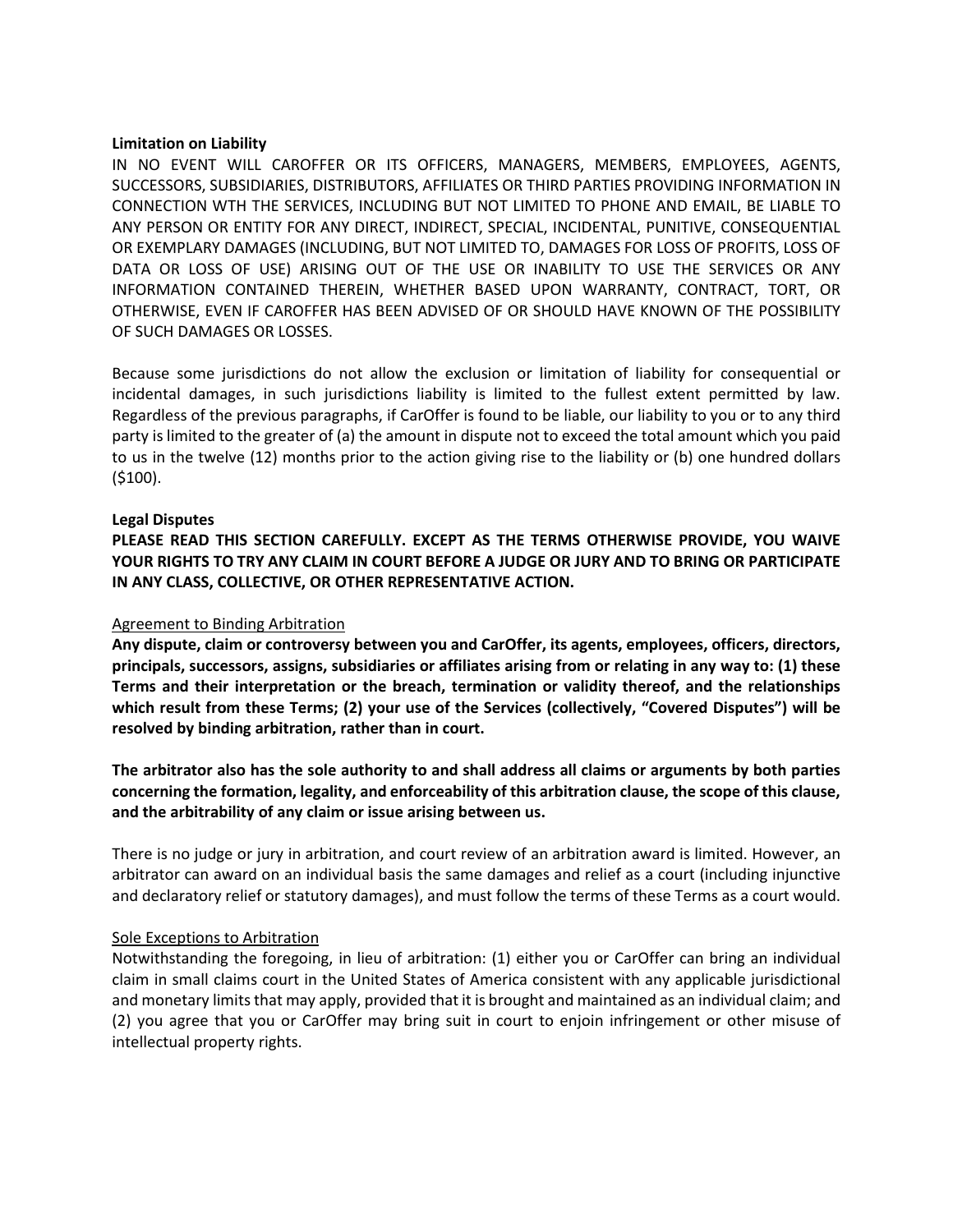### Jury Trial and Class Action Waiver

**Except as the Terms otherwise provide, you and CarOffer acknowledge and agree that you are each** waiving the right to a trial by jury and to the litigation of disputes in state or federal courts of general **jurisdiction. The parties further agree that any arbitration shall be conducted in their individual capacities only and not as a class action/class arbitration or other representative action, and the parties** expressly waive their right to file a class action or seek relief on a class basis. You and CarOffer may not **be plaintiffs or class members in any purported class, collective, private attorney general, or representative proceeding, or otherwise make or proceed with any claim on a collective or consolidated** basis, and may each bring claims against the other only in your or its individual capacity. The arbitrator **may award declaratory or injunctive relief only on an individual basis and only to the extent necessary** to provide relief warranted by the individual claim. Other rights that you would have if you went to **court, such as access to discovery, also may be unavailable or limited in arbitration.**

## Governing Law

You and CarOffer agree that any claim between us involves commerce under, and is governed exclusively by, the Federal Arbitration Act ("FAA") and federal law, and not by any state or local laws, or the laws of other countries, concerning or purporting to place limits on the availability or scope of arbitration or in any way imposing requirements beyond or inconsistent with those set forth in the FAA. Where otherwise applicable, the laws of the State of Texas apply.

## Initiating Arbitration and Arbitration Rules

Prior to initiating any arbitration, the initiating party will give the other party at least 60-days' advance written notice of its intent to file for arbitration. CarOffer will provide such notice by email to your e-mail address on file with CarOffer and you must provide such notice by email reply to such notice email. During such 60-day notice period, the parties will endeavor to settle amicably by mutual discussions any Covered Disputes. Failing such amicable settlement and expiration of the notice period, either party may initiate arbitration.

Any arbitration will be held before a single neutral arbitrator and will be governed by the Consumer Arbitration Rules and the Consumer Due Process Protocol (collectively, "AAA Rules") of the American Arbitration Association ("AAA") as currently in effect, and as modified by these Terms, and will be administered by the AAA. The AAA Rules are available online at [https://www.adr.org/consumer,](https://www.adr.org/consumer) by calling the AAA at 800-778-7879, or by writing to the AAA Notice Address set forth below. To the extent that there is a conflict between this clause and the AAA Rules, the arbitrator shall resolve such conflicts so as to preserve the parties' mutual obligation to arbitrate claims on an individual basis.

To begin an arbitration proceeding, you must send a letter requesting arbitration and describing your claim to the AAA and to CarOffer, LLC, Attn: Legal, 15601 Dallas Pkwy Suite 600, Addison, TX 75001. The AAA's address is: American Arbitration Association Case Filing Services, 1101 Laurel Oak Road, Suite 100, Voorhees, NJ 08043 (the "AAA Notice Address"). You may also send a copy to the AAA online at [https://www.adr.org.](https://www.adr.org/)

You may choose to have the arbitration conducted by telephone, based on written submissions, or in person in the county where you live or at another mutually agreed location.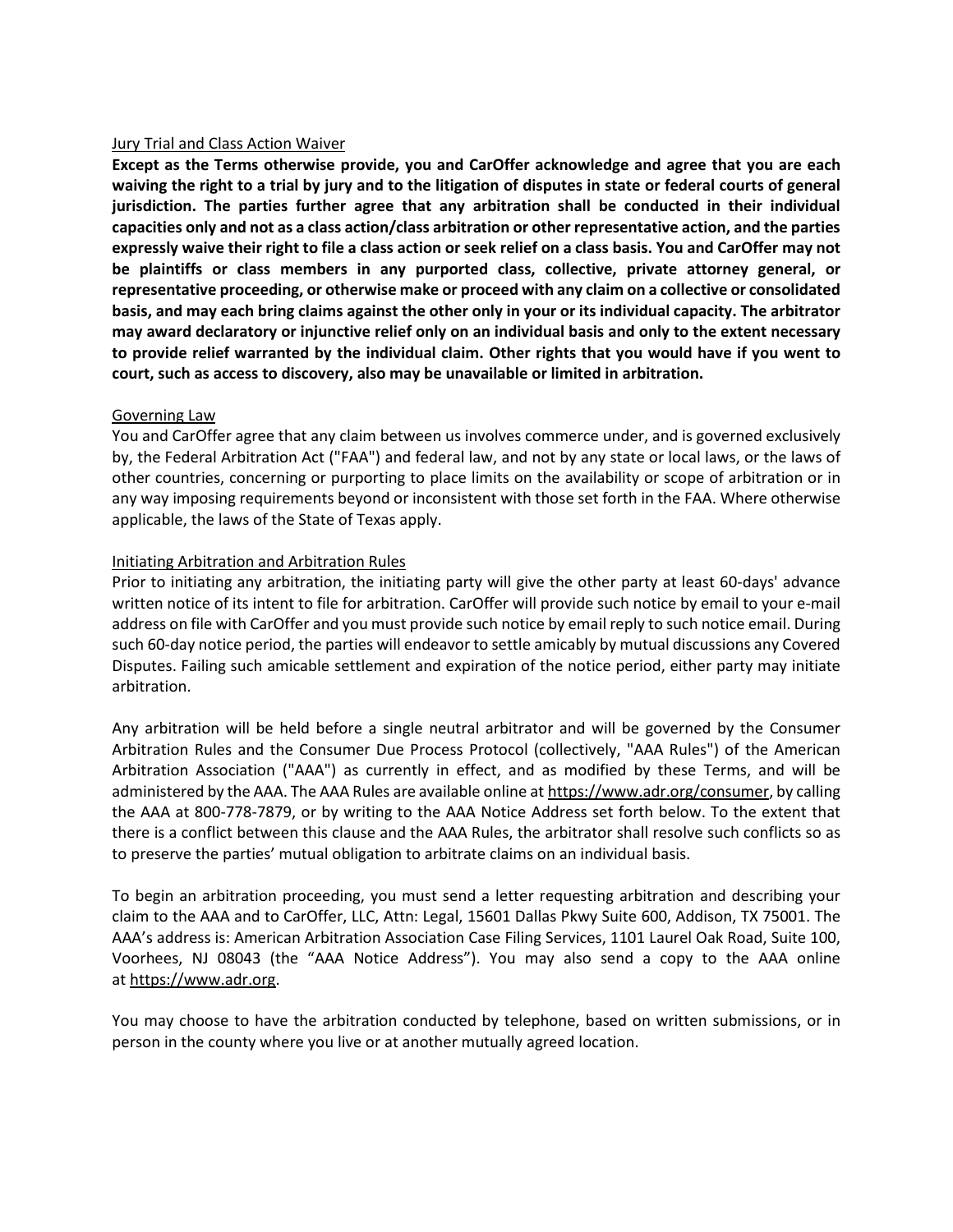## Arbitration Fees

Payment of all filing, administration and arbitrator fees will be governed by the AAA's rules. CarOffer will reimburse those fees for claims totaling less than \$10,000 unless the arbitrator determines the claims are frivolous. Likewise, CarOffer will not seek attorneys' fees and costs in arbitration unless the arbitrator determines the claims are frivolous.

CarOffer is committed to providing for dispute resolution at a reasonable cost to consumers consistent with the AAA Rules, and any matters related to such cost, if not agreed to by you and us, will be decided by the arbitrator.

## **Other**

To the extent that any other provision of the Terms is found to be inconsistent with rights, duties, and requirements of this arbitration agreement, or where the application ofsuch a provision would change or render unenforceable any part of this arbitration agreement, such provision shall be null and void and the terms of this arbitration agreement shall control.

## **Termination**

Your ability to access and use the Services remains in effect until terminated in accordance with these Terms. You agree that CarOffer, in its sole discretion, may terminate your use of the Services if CarOffer believes that you have violated or acted inconsistently with these Terms or for any other reason. CarOffer also may in its sole discretion and at any time discontinue providing the Service, or any part thereof, with or without notice. You agree that any termination of your access to the Services may be effected without prior notice and you acknowledge and agree that CarOffer may bar any further access to the Services. Further, you agree that CarOffer will not be liable to you or any third-party for any termination of access to the Services. The Disclaimer of Warranties, Indemnity, Limitation of Liability, and Legal Dispute sections, together with and any other rights and obligations which by their nature are reasonably intended to survive such termination, will survive any termination of these Terms.

#### **General Information**

No waiver of any provision or any breach of these Terms will constitute a waiver of any other provisions or any other or further breach. In the event that any provision of these Terms is determined to be illegal or unenforceable, the balance of these Terms shall continue to be fully valid, binding, and enforceable. These Terms set forth the entire agreement between you and CarOffer with respect to access to use of the Services and supersede any prior agreements between you and CarOffer relating to such subject matter. In addition to any excuse provided by applicable law, CarOffer shall be excused from liability for non-delivery or delay in delivery of the Services arising from any event beyond our reasonable control, whether or not foreseeable by either party, including but not limited to, labor disturbance, war, fire, accident, adverse weather, inability to secure transportation, governmental act or regulation, and other causes or events beyond our reasonable control, whether or not similar to those which are enumerated above. These Terms are not assignable, transferable or sublicensable by you except with CarOffer's prior written consent. No waiver by either party of any breach or default hereunder will be deemed to be a waiver of any preceding or subsequent breach or default. No agency, partnership, joint venture, employee-employer or franchiser-franchisee relationship is intended or created by these Terms. Any heading, caption or section title contained herein is inserted only as a matter of convenience and in no way defines or explains any section or provision hereof. CarOffer's performance of these Terms is subject to existing laws and legal process, and nothing contained in these Terms is in derogation of CarOffer's right to comply with governmental, court and law enforcement requests or requirements relating to your